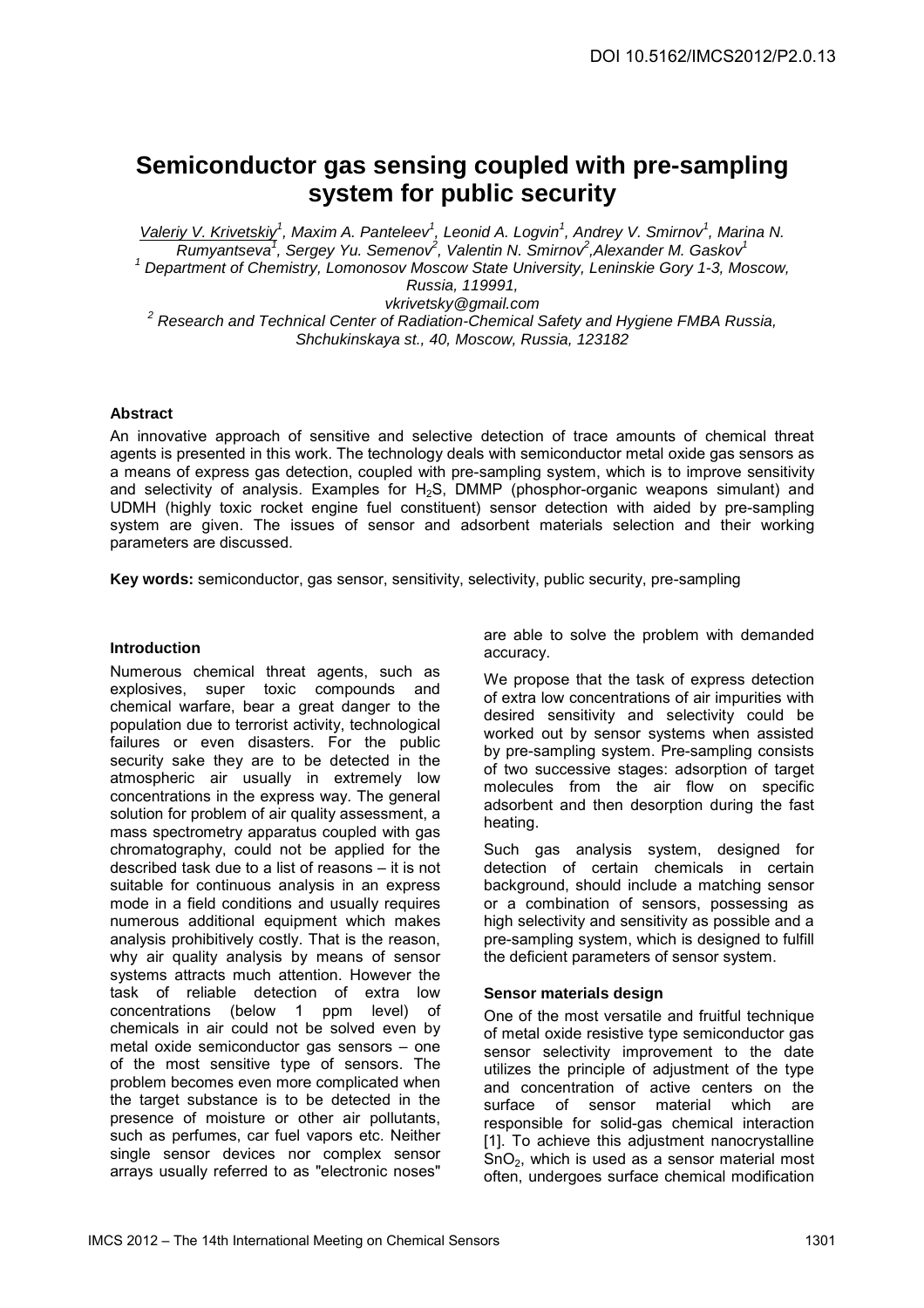procedure. Recently it was experimentally shown that a number of synthetic concepts could be borrowed from the field of heterogeneous catalysis in order to obtain<br>sensor material with desired working sensor material with desired working parameters [2, 3]. Such concepts are based on a huge amount of empirical data and allow bypass to some extent the step of gas-sensor interaction mechanism investigation. Though the knowledge of this mechanism could be highly useful for design of materials with high selectivity and sensitivity, modern analytical methods are still lacking capacity to reveal details of solid-gas chemical interactions especially in the case of metal oxides. The mentioned concepts deal with metal oxide acidbase and Red/Ox parameters as a measures of their chemical activity during the steps of gas molecules adsorption and conversion [4-6]. These parameters are calculated on the basis of materials structure and chemical composition. This way a number of highly selective and sensitive materials has been obtained to the date and it can be stated that there is still a plenty room for further improvements [7].

### **Pre-sampling materials design**

The role of pre-sampling procedure in express gas analysis can be relatively divided into three adsorption of target substances, sufficient adsorption capacity, evolution of adsorbed molecules in acceptable temperature range (usually up to  $400^{\circ}$ C) without decomposition or with transformation into desirable substances, invariability of adsorption properties during many consecutive adsorption/thermodesorption cycles [].

### **Application of combined pre-sampling and sensor detecting system**

Several examples of application of different presampling materials with semiconductor gas sensors are presented below.

For  $H_2S$  concentration the Al-containing MCM-41 type mesoporous material was used. To increase the number of adsorption sites the<br>sample was additionally modified by additionally introduction of alumina into the pores of Al-MCM-41. Hydrogen sulfide detection using<br>SnO<sub>2</sub>-based sensor with pre-sampling sensor with pre-sampling procedure aids somewhat 5-fold increase in sensor response compared to detection without pre-sampling (Fig. 1). Pre-sampling conditions was as follows: 6 minutes  $H_2S$  adsorption from air flow, than 6 minutes desorption during fast heating of the sorbent (250  $^{\circ}$ C/min) up to 300 <sup>o</sup>C and keeping at this temperature; after that pre-sampling procedure was repeated.



Fig. 1. H<sub>2</sub>S sensor response in the 0.3-11 ppm range without pre-concentration (a) and 0.03 – 0.24 ppm with pre-concentration (b).Sensor response was calculated according to formula  $S=\Delta G/G_0$ , where  $G_0$  – conductance of sensor material in pure air flow, ∆G – conductance change during exposure to tested gas flow.

different functions: concentration, separation and conversion. In some cases sorbent can execute two or even all these functions.

The application of pre-sampling for concentration purposes results in instantaneous increase of concentration of substance to be determined in the gas flow which is detected by sensor system response has as a peak shape. Sorbents used for pre-sampling should possess the following main properties: specific selective Next example demonstrates the case where pre-sampling sorbent bears two functions – concentration and separation. The target substance was dimetyl methylphosphonate (DMMP), widely used as a simulant of phosphorus-based threat agents. One of the major problems of sensor detection of such kind of complex compounds is a strong interfering effect with other classes of substances, in particular, alcohols.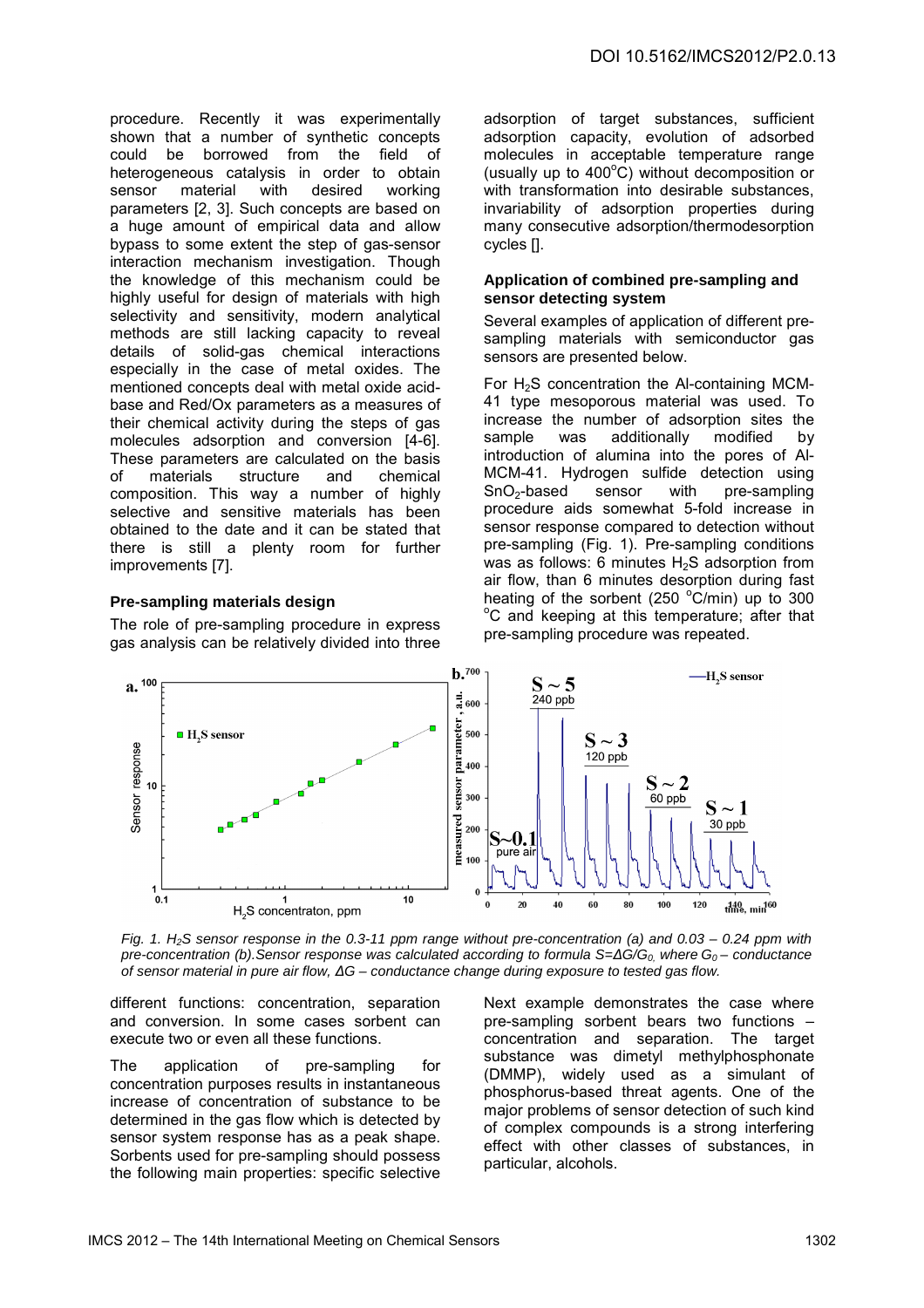

Fig. 2 Pre-sampling for separation of target component DMMP (2) from masking compound ethanol (1).

The third example exhibits the conversion mode of pre-sampling system, which is very promising route for the improvement of sensitivity and selectivity of the sensor detecting system. The idea is to use a concentrator along with the catalyst for selective transformation of target compound into another compound, which can be determined by sensors more selectively and more precisely than initial one. Fig. 3 presents data on detection of unsymmetrical dimethyl hydrazine (UDMH) in air through its conversion to nitrogen dioxide. Sensor determination of nitrogen dioxide is significantly more selective then UDMH since  $N\overline{O}_2$  is the one oxidant gas and is easily detected even in low amounts in the presence of any kind of reducing gas. Fig. 4



Fig. 3 Pre-concentration of UDMH (100 ppb) on inert adsorbent (a) and pre-concentration on active adsorbent, with further conversion to  $NO<sub>2</sub>$  (b).

The application of specific sorbent along with special thermodesorption regime decreases this effect in a considerable degree. Silica based material was used as a concentrator; model air flow contained 640 ppb of DMMP and 1 % of ethanol. It was found, that adsorption of DMMP on this type of sorbent was noticeably stronger that of ethanol. Thus, the thermodesorption of ethanol during the temperature rise occurred before DMMP thermodesorption (Fig. 2). In order to use this effect for separation of two compounds and their independent detection, the temperature program during desorption stage consisted in two steps: fast heating up to  $150^{\circ}$ C with 2 minutes plateau at this temperature and, finally, heating up to 300 $\degree$ C. The peak 1 on the curve of sensor signal corresponds to ethanol evolution while the peak 2 to DMMP desorption. This example shows potential possibility to increase selectivity of detecting system using pre-sampling procedure with specific concentrators and separators. This approach was also successfully applied for DMMP detection in the presence of other interfering components, such as methanol, water and acetone.

shows concentration dependence of sensor response to UDMH being measured through preconcentration, coupled with conversion to  $NO<sub>2</sub>$ .



Fig. 4 concentration dependence of sensor response to UDMH being measured through<br>preconcentration, coupled with conversion to coupled with conversion to  $NO<sub>2</sub>$ .

Silica based concentrating sorbent with deposited catalytically active metal oxide phase was used as the pre-sampling material. Experiment was carried out at the following